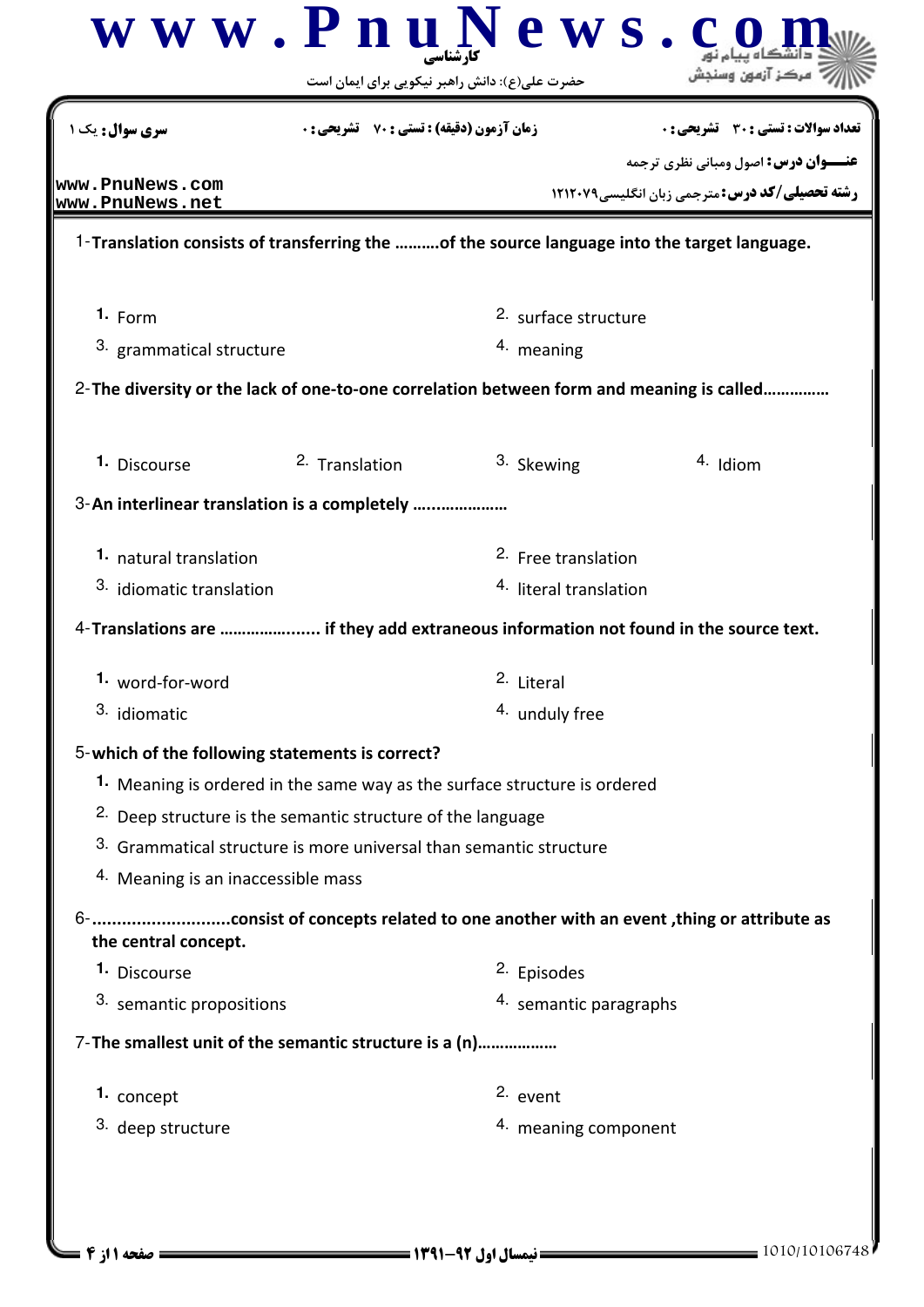| <b>زمان آزمون (دقیقه) : تستی : 70 گشریحی: 0</b><br>2. proposed<br>9-Nouns which refer to events contain  information.<br>2. implicit | 3. attribute<br>3. primary                                                           | <b>تعداد سوالات : تستی : 30 ٪ تشریحی : 0</b><br><b>عنـــوان درس:</b> اصول ومبانی نظری ترجمه<br><b>رشته تحصیلی/کد درس:</b> مترجمی زبان انگلیسی1۲۱۲۰۷۹<br>8-In the sentence: David called Sara, David is the agent, called is an event and Sara is the<br>4. referred                                                                            |
|--------------------------------------------------------------------------------------------------------------------------------------|--------------------------------------------------------------------------------------|------------------------------------------------------------------------------------------------------------------------------------------------------------------------------------------------------------------------------------------------------------------------------------------------------------------------------------------------|
|                                                                                                                                      |                                                                                      |                                                                                                                                                                                                                                                                                                                                                |
|                                                                                                                                      |                                                                                      |                                                                                                                                                                                                                                                                                                                                                |
|                                                                                                                                      |                                                                                      |                                                                                                                                                                                                                                                                                                                                                |
|                                                                                                                                      |                                                                                      |                                                                                                                                                                                                                                                                                                                                                |
|                                                                                                                                      |                                                                                      |                                                                                                                                                                                                                                                                                                                                                |
|                                                                                                                                      |                                                                                      | 4. redundant                                                                                                                                                                                                                                                                                                                                   |
|                                                                                                                                      | 10-  refers to the process of discovering the meaning of the source language text    |                                                                                                                                                                                                                                                                                                                                                |
| <sup>2</sup> Translation                                                                                                             | <sup>3.</sup> Consultation                                                           | 4. Revision                                                                                                                                                                                                                                                                                                                                    |
|                                                                                                                                      |                                                                                      |                                                                                                                                                                                                                                                                                                                                                |
| <sup>2.</sup> final draft                                                                                                            | 3. revised draft                                                                     | 4. initial draft                                                                                                                                                                                                                                                                                                                               |
| 12-There is no skewing in the phrase                                                                                                 |                                                                                      |                                                                                                                                                                                                                                                                                                                                                |
|                                                                                                                                      | 2. starry eyes                                                                       |                                                                                                                                                                                                                                                                                                                                                |
|                                                                                                                                      | 4. blue sky                                                                          |                                                                                                                                                                                                                                                                                                                                                |
|                                                                                                                                      | 13-The process of "unpackaging" the semantic structure of a word is sometimes called |                                                                                                                                                                                                                                                                                                                                                |
| 2. nominalization                                                                                                                    | 3. manner                                                                            | 4. verbalization                                                                                                                                                                                                                                                                                                                               |
|                                                                                                                                      |                                                                                      |                                                                                                                                                                                                                                                                                                                                                |
| $2.$ ram                                                                                                                             | $3.$ ewe                                                                             | 4. lamb                                                                                                                                                                                                                                                                                                                                        |
| 15-Which one is an example of reciprocal words?                                                                                      |                                                                                      |                                                                                                                                                                                                                                                                                                                                                |
|                                                                                                                                      | <sup>2.</sup> fat/chubby                                                             |                                                                                                                                                                                                                                                                                                                                                |
|                                                                                                                                      | 4. teach/learn                                                                       |                                                                                                                                                                                                                                                                                                                                                |
|                                                                                                                                      |                                                                                      |                                                                                                                                                                                                                                                                                                                                                |
| 2. connotative                                                                                                                       | 3. easy                                                                              | 4. contrastive                                                                                                                                                                                                                                                                                                                                 |
| house. This is a case of                                                                                                             |                                                                                      |                                                                                                                                                                                                                                                                                                                                                |
| 2. synecdoche                                                                                                                        | 3. metaphor                                                                          | 4. adjustment                                                                                                                                                                                                                                                                                                                                  |
|                                                                                                                                      |                                                                                      | 14-Among (sheep, ram, ewe, lamb) which one is the more generic word compared with others?<br>16-In order to study meaning, it is necessary to have words in sets which share some features of<br>meaning and have somefeatures as well.<br>17-In the sentence "I am not going to let him come under my roof", the word roof is substituted for |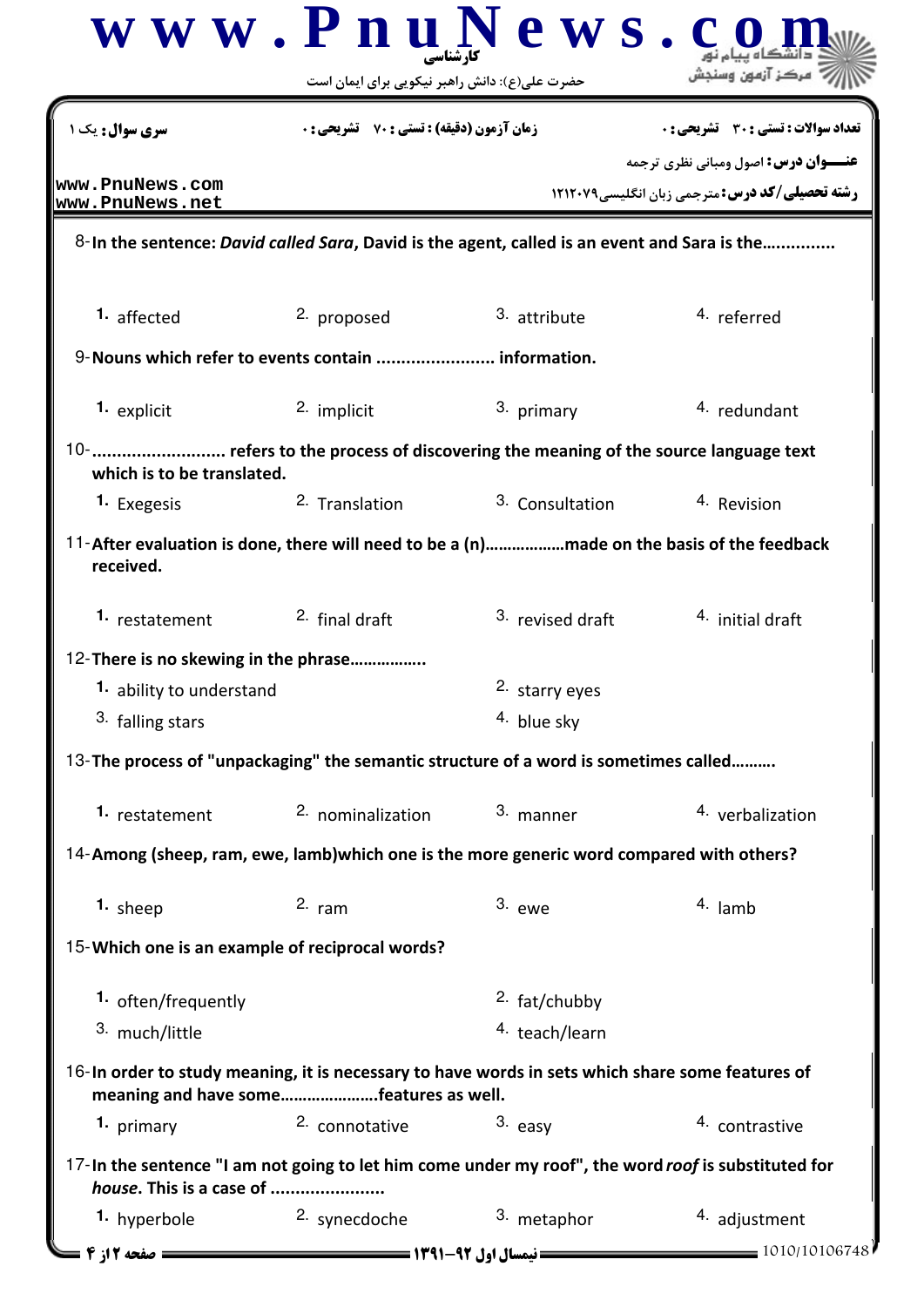| سری سوال : یک                      | <b>زمان آزمون (دقیقه) : تستی : 70 ٪ تشریحی : 0</b>        |                                                                                    | تعداد سوالات : تستي : 30 ٪ تشريحي : 0                                                                |  |
|------------------------------------|-----------------------------------------------------------|------------------------------------------------------------------------------------|------------------------------------------------------------------------------------------------------|--|
| www.PnuNews.com<br>www.PnuNews.net |                                                           |                                                                                    | <b>عنـــوان درس:</b> اصول ومبانی نظری ترجمه<br><b>رشته تحصیلی/کد درس: مترجمی زبان انگلیسی1۲۱۲۰۷۹</b> |  |
|                                    |                                                           | 18-The sentence: They turned the world upside down is an example of                |                                                                                                      |  |
| 1. euphemism                       | 2. synecdoche                                             | 3. hyperbole                                                                       | 4. metonymy                                                                                          |  |
|                                    | 19-"I am frozen to death" is an example of                |                                                                                    |                                                                                                      |  |
| $1.$ idiom                         | <sup>2.</sup> collocation                                 | 3. hyperbole                                                                       | 4. proverb                                                                                           |  |
|                                    | 20-     meanings are often culturally conditioned.        |                                                                                    |                                                                                                      |  |
| 1. literal                         | 2. dictionary                                             | 3. denotative                                                                      | 4. connotative                                                                                       |  |
|                                    | 21-The words father, daddy, dad and pop have              |                                                                                    |                                                                                                      |  |
| 1. the same cultural meaning       |                                                           | <sup>2.</sup> different connotative meanings                                       |                                                                                                      |  |
| 3. the same emotive meaning        |                                                           | <sup>4.</sup> different referential meanings                                       |                                                                                                      |  |
| theme or topic under discussion.   |                                                           | 22- words are ones which are used over and over in the text and are crucial to the |                                                                                                      |  |
| <sup>1.</sup> redundant            |                                                           | 2. conceptual                                                                      |                                                                                                      |  |
| 3. basic                           |                                                           | $4.$ key                                                                           |                                                                                                      |  |
|                                    | 23-Which of the following decreases the information load? |                                                                                    |                                                                                                      |  |
| 1. new information                 |                                                           | 2. unknown concepts                                                                |                                                                                                      |  |
| 3. technical terms                 |                                                           | 4. expectancy chain                                                                |                                                                                                      |  |
|                                    | 24-Which one is the most common feature of "redundancy"?  |                                                                                    |                                                                                                      |  |
| 1. repetition                      | 2. information                                            | 3. expansion                                                                       | 4. consistency                                                                                       |  |
| space and finances.                |                                                           | 25-The term  is used to refer, not just to the books, but to the equipment, work,  |                                                                                                      |  |
|                                    |                                                           |                                                                                    |                                                                                                      |  |